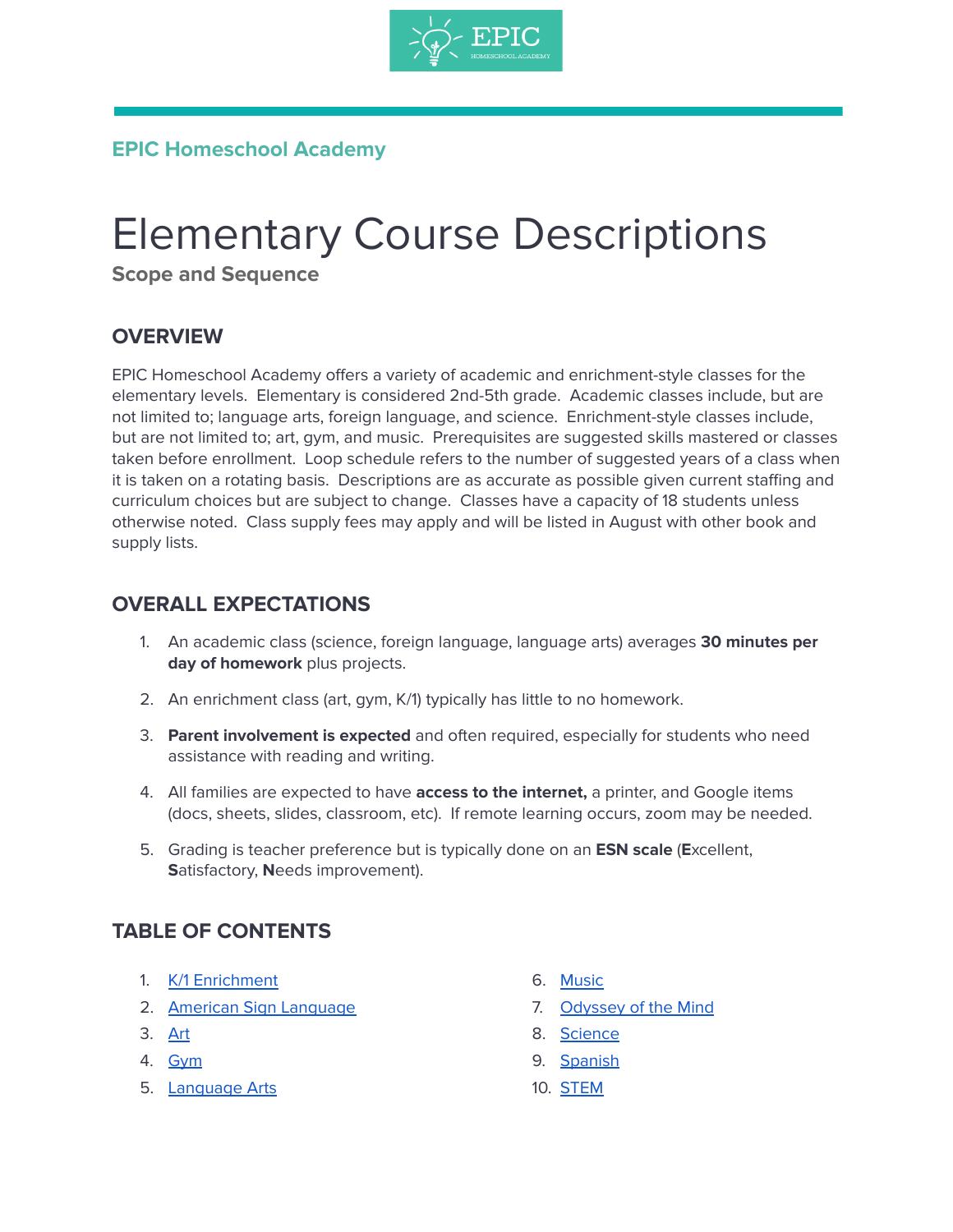

#### <span id="page-1-0"></span>**KINDERGARTEN AND 1ST GRADE ENRICHMENT**

In our K/1 Enrichment Class (Block time 10:30-3:30), students will participate in several unit studies throughout the year that will engage them in learning both important skills and content. Each unit will have a unique theme verse, art projects, and several interactive learning experiences. Learning activities will be differentiated to challenge students of differing academic ability levels. Class parties are also a highlight for this age group. K/1 Students also spend 1 hour each Monday in a unique gym class designed to develop gross motor skills and introduce them to basic games and sports. This class is meant to complement what is being done at home. Curriculum for phonics/reading, math, and handwriting are recommended to round out grade-level learning. Capacity is 20 students.

**Prerequisites:** Students must be able to follow three-step directions, be independent in self-care activities such as using the restroom and eating lunch, have an attention span of 10 minutes, be able to write their own name, and have exposure to phonics instruction. **Students should be kindergarten-ready and turn 5 by September 1st.**

#### **Loop Schedule:** Content units run on a two-year loop

**Year A (2022/2023, 2024/2025):** Habitats, States of Matter, Spring Sensations, Types of Energy, Dinosaurs, Extreme Earth, Elements of Art

**Year B (2023/2024, 2025/2026):** Astronomy, Laws of Motion, Continents and Oceans, Landforms, Human Anatomy, Missionary Studies, Community Helpers

## **2nd-5th GRADE ELEMENTARY COURSES**

## <span id="page-1-1"></span>**AMERICAN SIGN LANGUAGE (ASL)**

A fun and engaging introduction to American Sign Language and d/Deaf culture. Students use a variety of activities to learn the language in class and at home. Daily practice helps build vocabulary and conversational skills. A mixed-aged class for 2nd-5th grade.

#### **Prerequisites:** None

**Expectations:** Daily vocabulary practice, class participation, and weekly homework including responding to articles and videos, and submitting vocabulary work on Flipgrid. **Loop Schedule:** Appropriate for 2-5th grade years, vocabulary changes each year for 3 years

- Loop Year 3 (22/23)
- Loop Year 1 (23/24)
- Loop Year 2 (24/25)

**Curriculum:** The elementary class will be on a 3-year loop using vocabulary from The [Gallaudet](https://www.barnesandnoble.com/w/the-gallaudet-childrens-dictionary-of-american-sign-language-the-editors-of-gallaudet-university-press/1123113175?ean=9781563686313) Children's [Dictionary](https://www.barnesandnoble.com/w/the-gallaudet-childrens-dictionary-of-american-sign-language-the-editors-of-gallaudet-university-press/1123113175?ean=9781563686313) of American Sign Language throughout the 3 years, supplemented by additional material.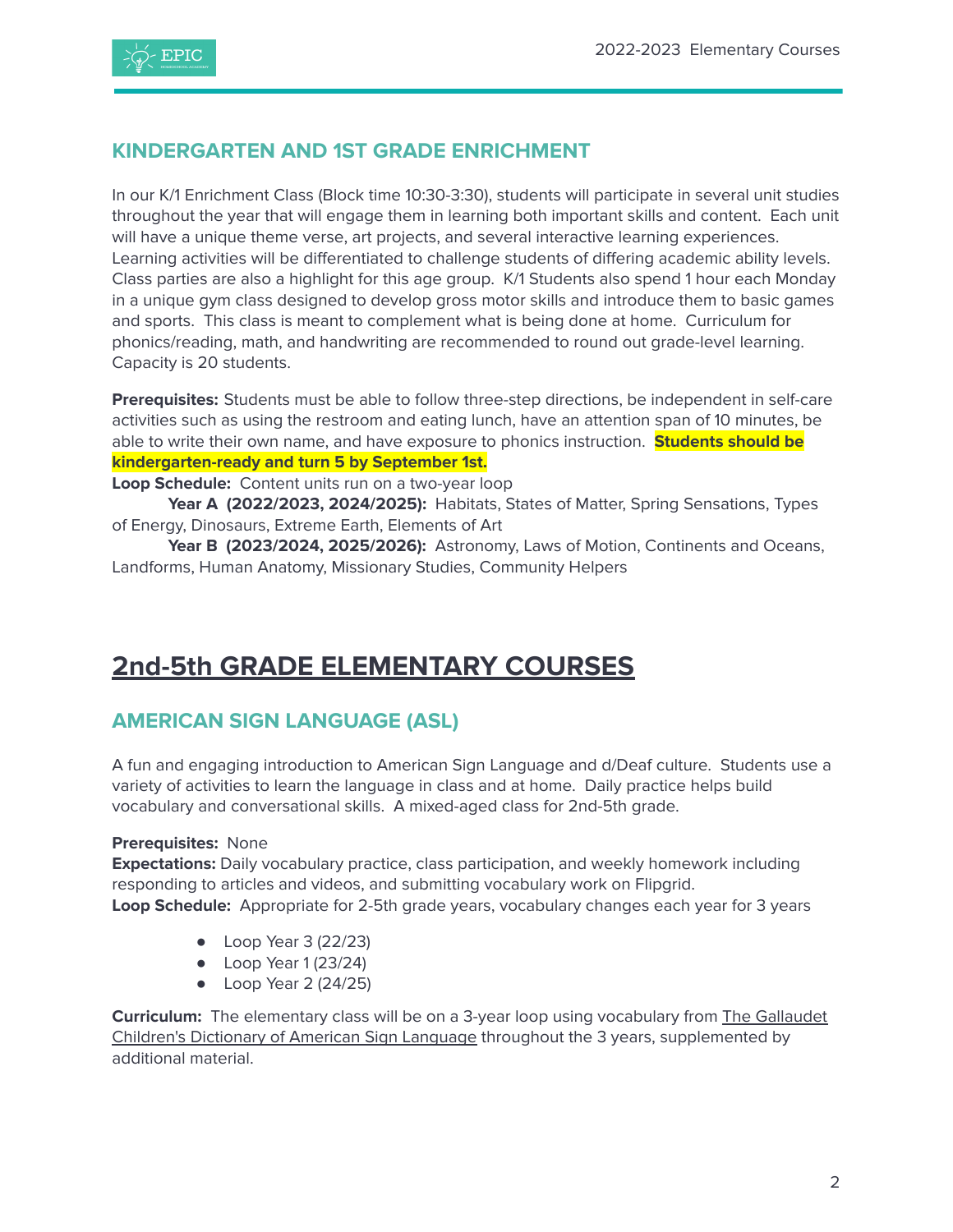

#### <span id="page-2-0"></span>**ART**

Creating various projects using multiple art forms and periods. Paint, sculpture, print, drawing, watercolor, oils, and more highlight this creative enrichment experience. Three sections offered (2/3rd grade, 4/5th grade, and a 2nd-5th grade combined class). 24 student capacity.

**Prerequisites:** None **Loop Schedule:** Art themes and projects run on a 3-year cycle.

#### **BIBLE**

This class works through the Bible canonically (studying the books in the order they appear in the Bible), showing students how everything is connected into One Big Story - a story centered on Jesus Christ and his invitation to each one of us to be part of God's kingdom. As with all of our EPIC classes, we utilize lots of hands-on and project-based activities as we learn about the principles and stories in Scripture. Along the way, we also have many opportunities to learn about what it means to have a relationship with Jesus and to develop skills and ideas that help us grow in our faith— including Scripture memorization and Bible study basics. Two identical class options are available.

**Prerequisites:** None

**Loop Schedule:** Appropriate for 2-5th grade years. Content runs on a 3-year cycle.

2022/2023: Where It All Begins - Genesis-Joshua 2023/2024: Judges, Prophets, Priests, and Kings - Judges-Malachi 2024/2025: Christ has Come! - New Testament

## <span id="page-2-1"></span>**GYM**

An introduction to a wide variety of sports and an opportunity to practice them in a group environment. Students learn teamwork and are encouraged in personal physical fitness. The class focuses on the virtues of perseverance, encouragement, cooperation, and humility. Max enrollment of 20 students. Three separate class hours are offered. (2/3rd, 4/5th, and a combined 2nd-5th class).

**Prerequisites:** None **Loop Schedule:** New sports and games offered each year.

## <span id="page-2-2"></span>**LANGUAGE ARTS**

Elementary Language Arts focuses on providing a gentle and engaging introduction to the basics of writing and grammar. Literature-inspired projects, creative writing, poetry, basic building blocks of sentences, and reassuring prompts will capture the imagination of even the most reluctant writer. Inspired by Brave Writer philosophy combined with the structure of WriteShop and other teacher-created materials, this class is designed to carry elementary students all the way through 2nd-5th grades. Three class options are offered for 2nd/3rd Grade, 3rd/4th Grade, and 4th/5th Grade levels. To assist families with multiple students at the elementary level, efforts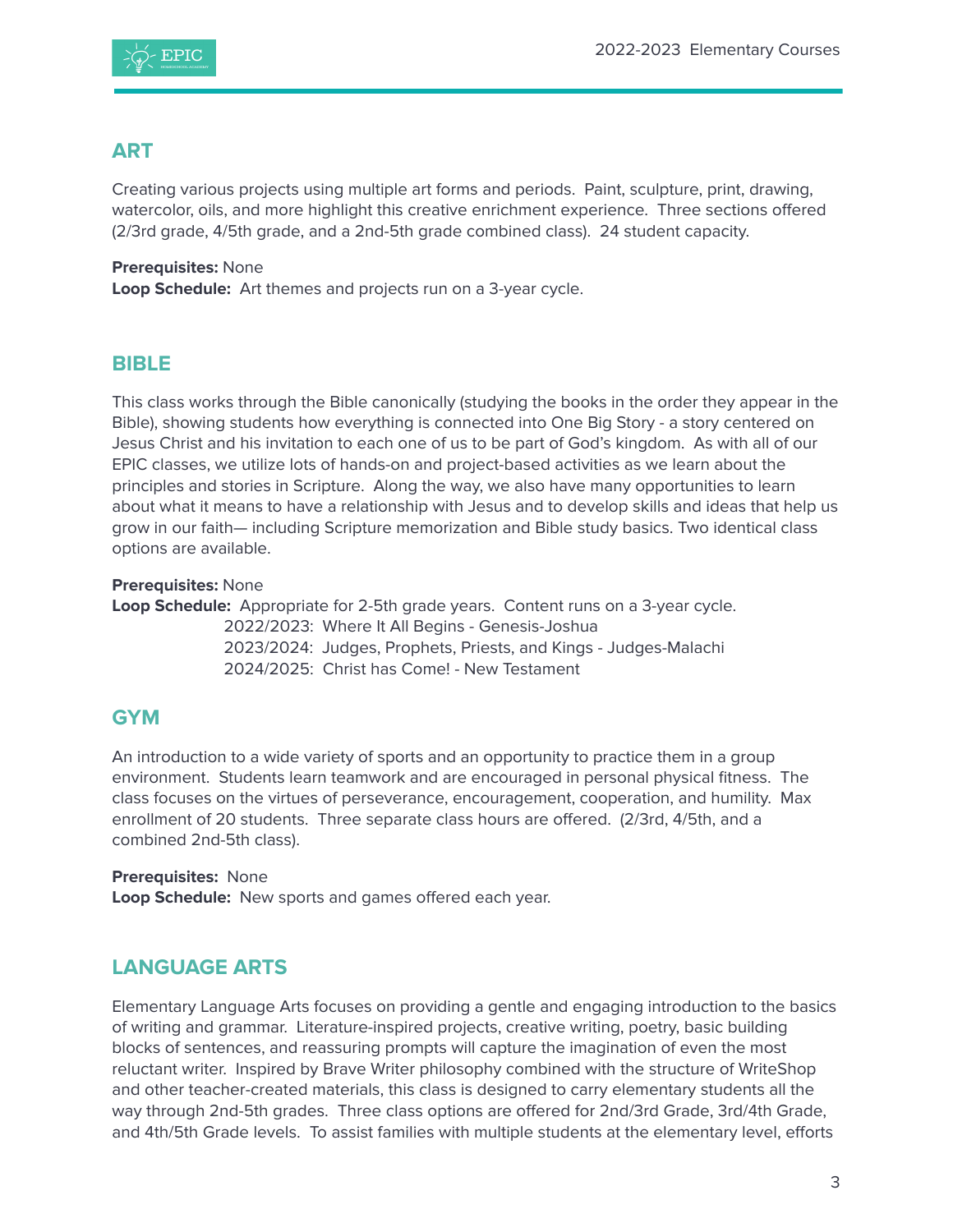

will be made to have students at all three levels working on similar genres and activities at the same time. **Projects in each level will loop approximately every other year.** Due to the extensive learning in this content area in the primary levels of education and time restraints in our program, students will most likely need a spelling, handwriting, and phonics & reading skills program to round out their entire course of learning in this area.

#### **1. Lower Elementary (2nd/3rd)**

This class is geared toward emerging writers and will include in-class and weekly at-home activities and projects to build the basics of solid writing skills. The projects and curriculum will loop over the course of two years, incorporating the skills and genres listed below. Students will:

- Learn basic grammar, sentence structure, and mechanics.
- Practice organizational and editing skills through the writing process.
- Be exposed to a variety of writing and story genres and learn their components.
- Practice dictating ideas and sentences to parents and writing in multiple genres.

**Lower Elementary Prerequisites:** Students should be reading at a 1st-grade level, be able to sound out words, use phonemic awareness to create invented spelling, and put spaces between words. Students should also be able to summarize what's been read to them and have the stamina to write at least 5 minutes independently.

**Curriculum:** Teacher-created based on Brave Writer philosophy and structure of WriteShop Primary

#### **2. Mid-Elementary (3rd/4th)**

This class will serve as a bridge class for students between levels. It will offer in-class and at-home activities and projects to challenge third graders who have mastered the lower elementary basics, and give additional support and encouragement to fourth graders not quite ready for the skill set offered in the upper elementary class. The projects and curriculum will loop over the course of two years, incorporating the skills and genres listed below. Students will:

- Review all of the basics listed under the Lower Elementary class.
- Continue to build their knowledge and use of grammar, sentence structure, and mechanics as they work towards composing a solid paragraph.
- Practice using figurative language and replace weak words with strong ones.
- Be exposed to examples of multiple writing genres and learn to write their own.
- Building independence in writing with the help of a parent

**Mid-Elementary Prerequisites:** Students should be reading at a 2nd-grade level, have basic spelling patterns and sight words mastered, and continue using phonemic awareness to spell words they are unsure of. Students should be able to summarize what they've read on their own and have the stamina to write for at least 10 minutes independently.

**Curriculum:** Teacher-created based on Brave Writer philosophy and structure of WriteShop Primary/Junior

#### **3. Upper Elementary (4th/5th)**

This class will give our upper elementary students the foundation they need to launch into middle school writing with excellence. It will offer in-class and at-home projects that engage and equip students to master writing 3-5 paragraphs based on different genres.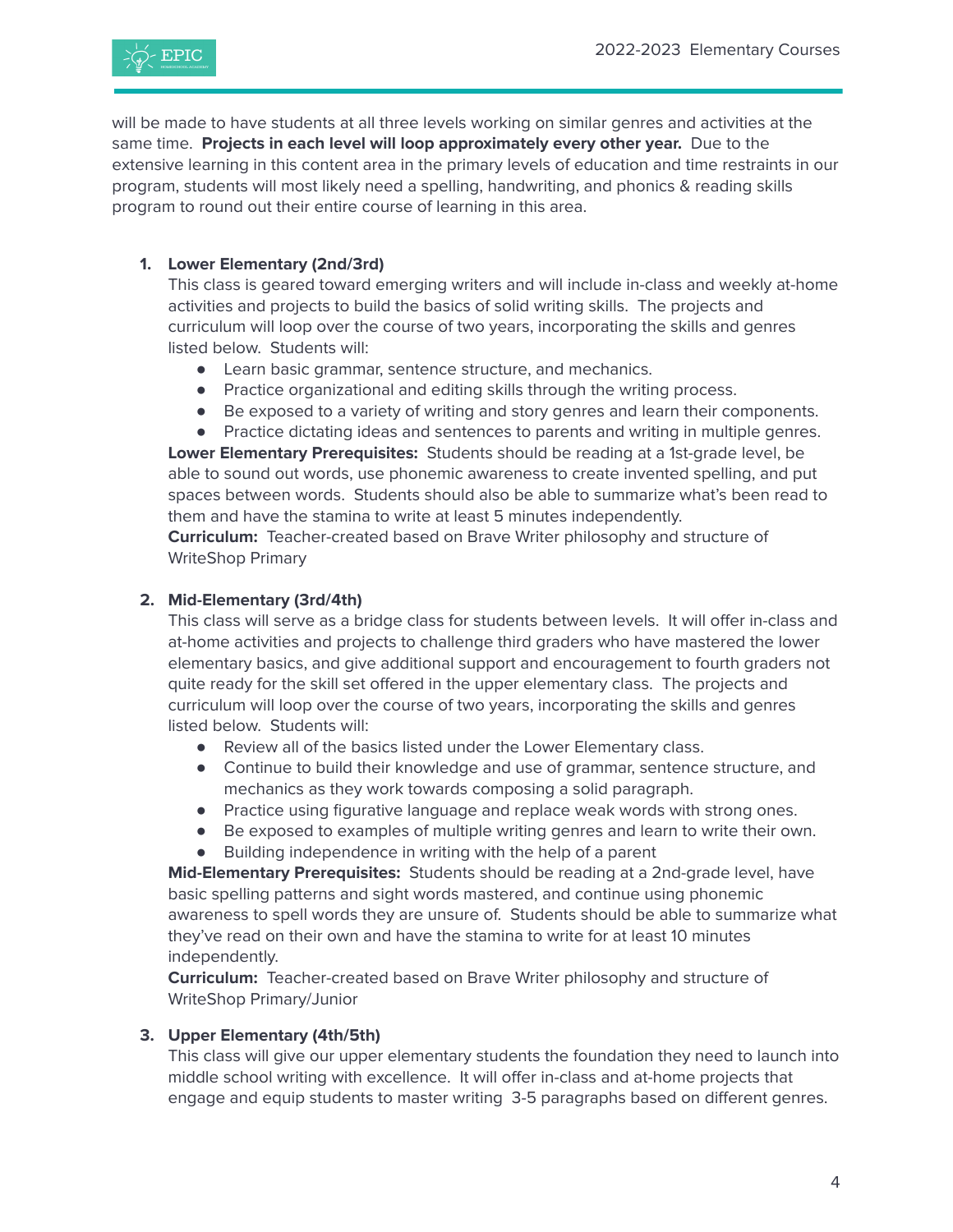

The projects and curriculum will loop over the course of two years, incorporating the skills and genres listed below. Students will:

- Review all of the basics listed under Lower and Mid-Elementary classes.
- Continue to build their knowledge of good sentence structure, solid grammar knowledge, editing skills, and organization of ideas as they work to multi-paragraph writing.
- Learn basic research etiquette and techniques.
- Be exposed to examples of good writing and create their own versions in multiple writing genres.
- Practice writing, editing, and publishing both with and independent of parents.

**Upper Elementary Prerequisites:** Students should be reading at a 3rd-grade level, have a good grasp on spelling and sentence structure, be able to summarize informational text they've read on their own, and have the stamina to write for at least 15 minutes independently. It is strongly recommended that these students take either the Lower or Mid-Elementary class prior to this one.

**Curriculum:** Teacher-created based on Brave Writer philosophy and structure of WriteShop Junior

#### <span id="page-4-0"></span>**MUSIC**

Students learn the basics of music theory, history, instruments, and more! Hands-on experience with boomwhackers and other small classroom instruments along with singing bring practical application to the class. Minimal homework for practice and retention. Offered at two different grade levels (1st-2nd Grade and 3rd-5th Grade).

**1. 1st-2nd Grade Music:** Students will explore the elements of music as we sing, move, and play instruments. They will learn about the instrument families of the orchestra and explore ways to become better musicians through games and songs! This is an active class with an experience-based approach to learning.

**Prerequisites:** None

**Loop Schedule:** Reviewed material every year but with refreshed lessons so students can take it twice.

**2. 3rd-5th Grade Music:** This class will bring understanding to the elements of music through singing, instrument playing, and movement. Students will identify the instruments of the orchestra as we learn about composers through the ages. Students will also learn how to read music notation as they also learn to play the recorder. This is an active class with an experience-based approach to learning.

**Prerequisites:** Ability to read at basic level

**Loop Schedule:** Reviewed material every year but with refreshed lessons so students can take it twice.

<span id="page-4-1"></span>**Supply Fee:** Recorder and book purchased by EPIC, est. \$20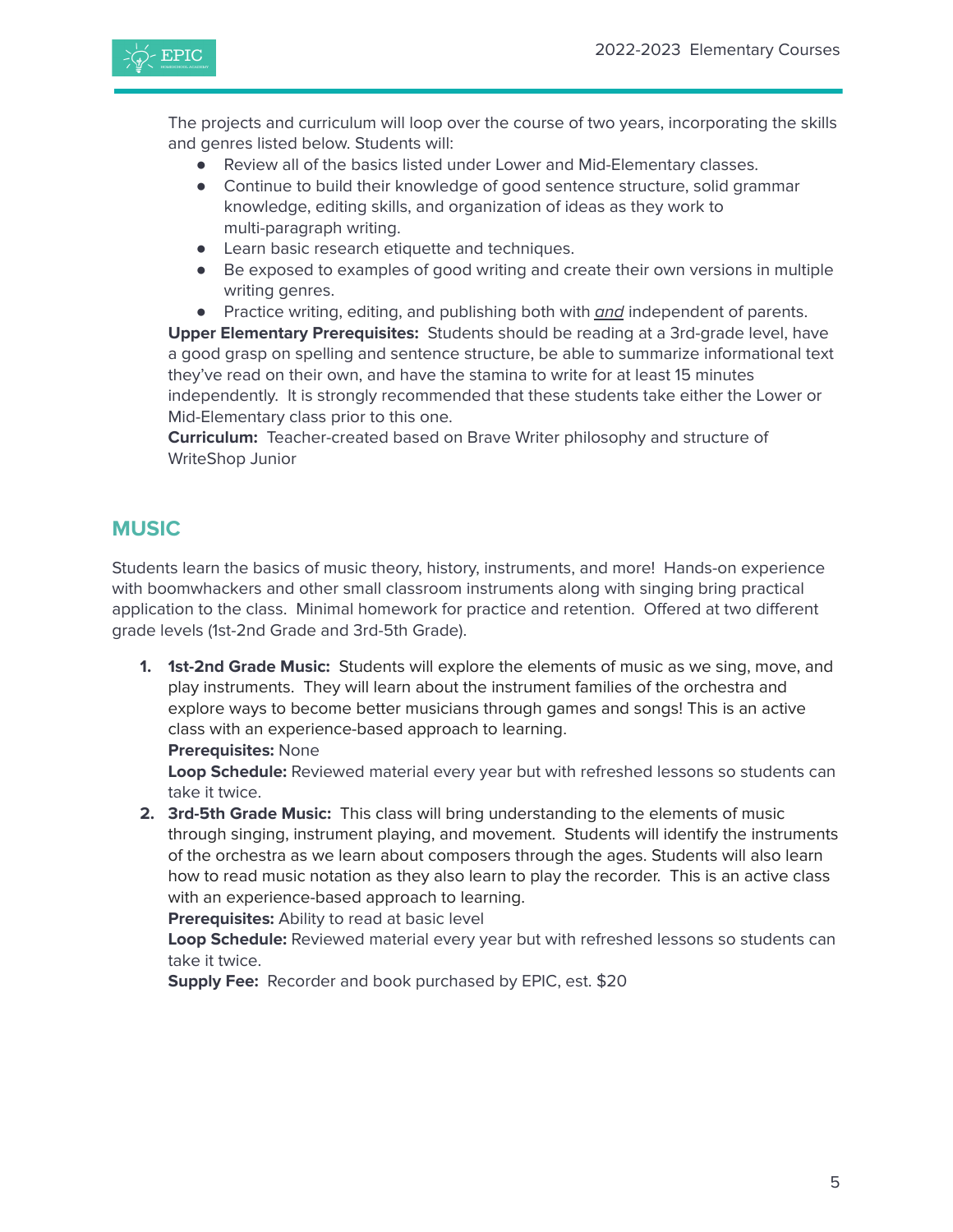



#### **ODYSSEY OF THE MIND**

Odyssey of the Mind is an international creative problem-solving competition that engages students in their learning by allowing their knowledge and ideas to come to life in an exciting, productive environment. During class time at EPIC, students use many different STEAM skills (science, technology, engineering, art, and math) and creative problem solving to figure out a solution to their assigned problem. Teams can have a maximum of 7 "brains" so space is limited for this class. A minimum of 5 students must be enrolled per team. Class is limited to students in 3rd-5th grade. **Tuition is due in the FULL yearly amount on August 15**.

**Participation Requirements:** Students must be in 3rd-5th grade. Must attend local and state competitions in February and March (1 Saturday each). Students must attend at least 1 outside practice**,** typically held in January, in preparation for competition.

**Homework Expectations:** This class is student and problem-driven and will likely require work that needs to be done outside of class time at EPIC. Students may be required to complete additional problem-solving work, or simple machine or prop-building at home, especially in the second and third quarters as the team prepares for competitions.

**Parental Expectations:** There is a requirement for parent/family involvement in the form of material preparation, volunteering at competitions, and helping procure judges for the competition.

**Loop Schedule:** New teams and problems each year

#### <span id="page-5-0"></span>**SCIENCE**

Project-based and hands-on learning experiences both in the classroom and at home. Cooperative creative discovery with God's amazing world is the goal of these elementary science classes. Engaging activities for home enhance the content being discovered during class time. Curriculum is based on Apologia Elementary textbooks and other teacher-created materials. Class is split into 2/3rd grade and 4/5th grade classes.

#### **Lower Elementary (2/3rd) Prerequisites:** None

**Upper Elementary (4/5th) Prerequisites:** It is recommended that students can read and write independently on grade level

**Expectations:** Parent involvement is required to ensure proper comprehension and response to the content and project completion.

**Loop Schedule:** Class can be taken every year with new themes offered on a rotating basis.

- 1. Astronomy and Earth Science (2022/2023)
- 2. Ecology (Animal and Plant Studies) (2023/2024)
- 3. Chemistry and Physics (2024/2025)
- 4. Human Anatomy (2025/2026)

<span id="page-5-1"></span>**Curriculum:** Textbook- 1 per family. In addition- 2/3rd grade: Junior notebooking journal, 4/5th Grade: Regular notebooking journal